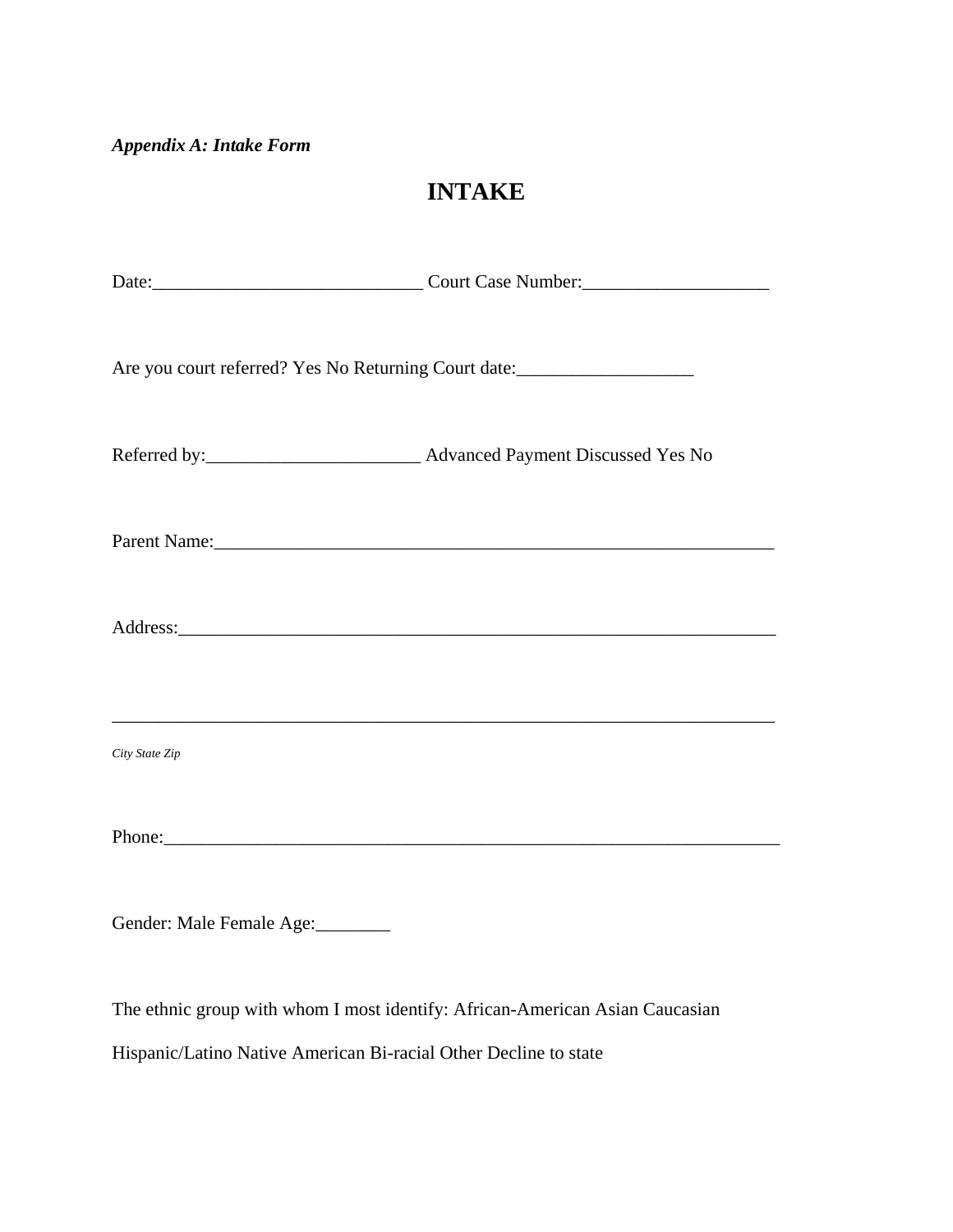The approximate annual income of my household is:

| Less than \$10,000 \$10,000-\$19,999 \$20,000-\$24,999 \$25,000-\$29,999 \$30,000-\$39,999 |
|--------------------------------------------------------------------------------------------|
| \$40,000-\$49,999 \$50,000-\$59,999 \$60,000 and above                                     |

The other parent and I were married: Yes No Date (month/year):\_\_\_\_\_\_/\_\_\_\_\_\_\_

If **no**, then the other parent and I lived together: Yes No Date (month/year):\_\_\_\_\_\_/\_\_\_\_\_\_\_

If **no**, when did your relationship with the other parent begin? Date (month/year):\_\_\_\_\_\_/\_\_\_\_\_\_\_

Date of Separation/Divorce (month/year): \_\_\_\_/\_\_\_\_

## **Other Parent**

 $\overline{\phantom{a}}$ 

| Name | ν   | ۱n۵<br>onc |  |
|------|-----|------------|--|
|      | . . |            |  |

Ethnicity: African-American Asian Caucasian Hispanic/Latino

Native American Bi-racial Other Decline to state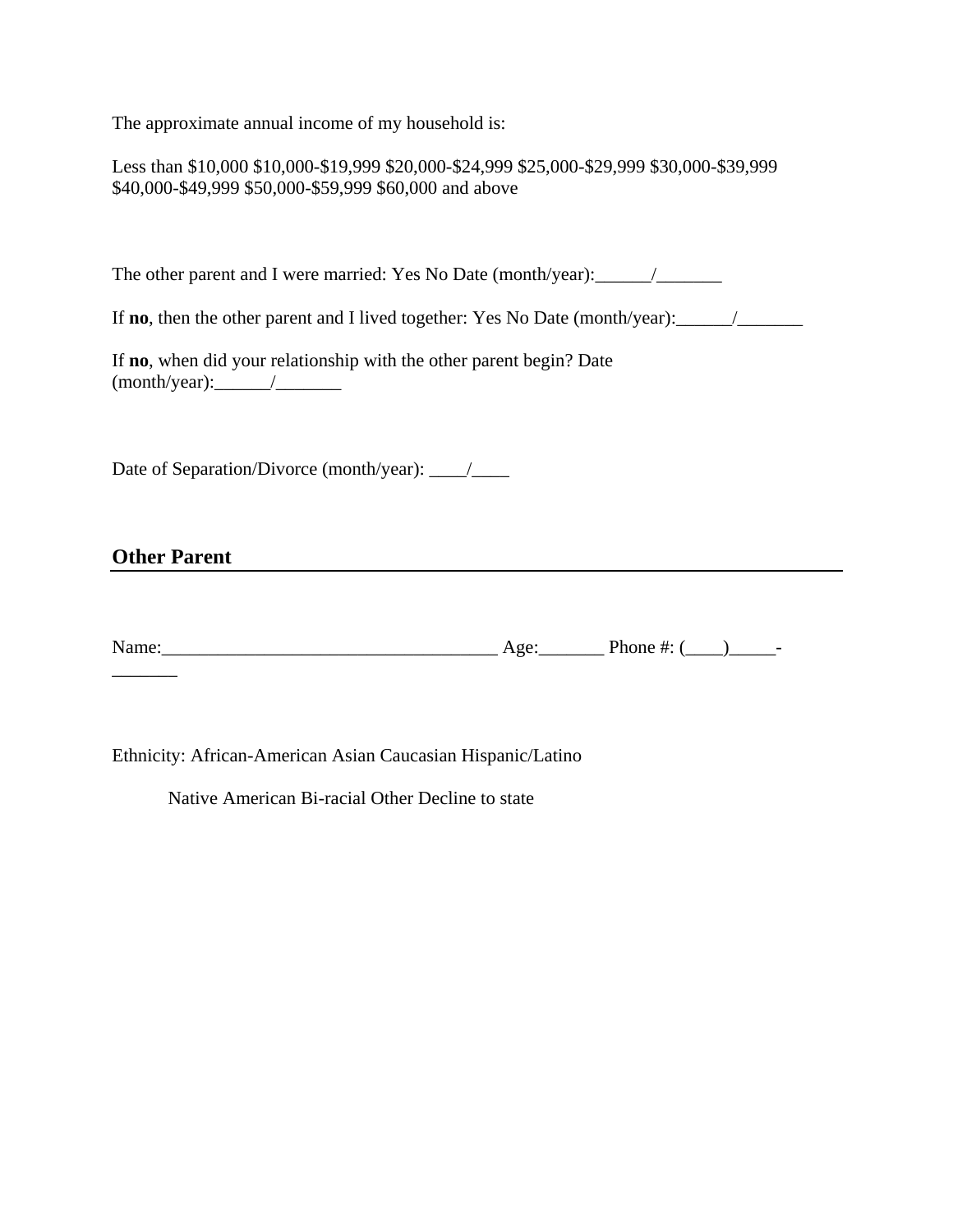Names, Ages, and Gender:

| <b>Alternative Contact Numbers</b> |  |  |
|------------------------------------|--|--|

<u> 1980 - Johann Stein, marwolaethau a bh</u>